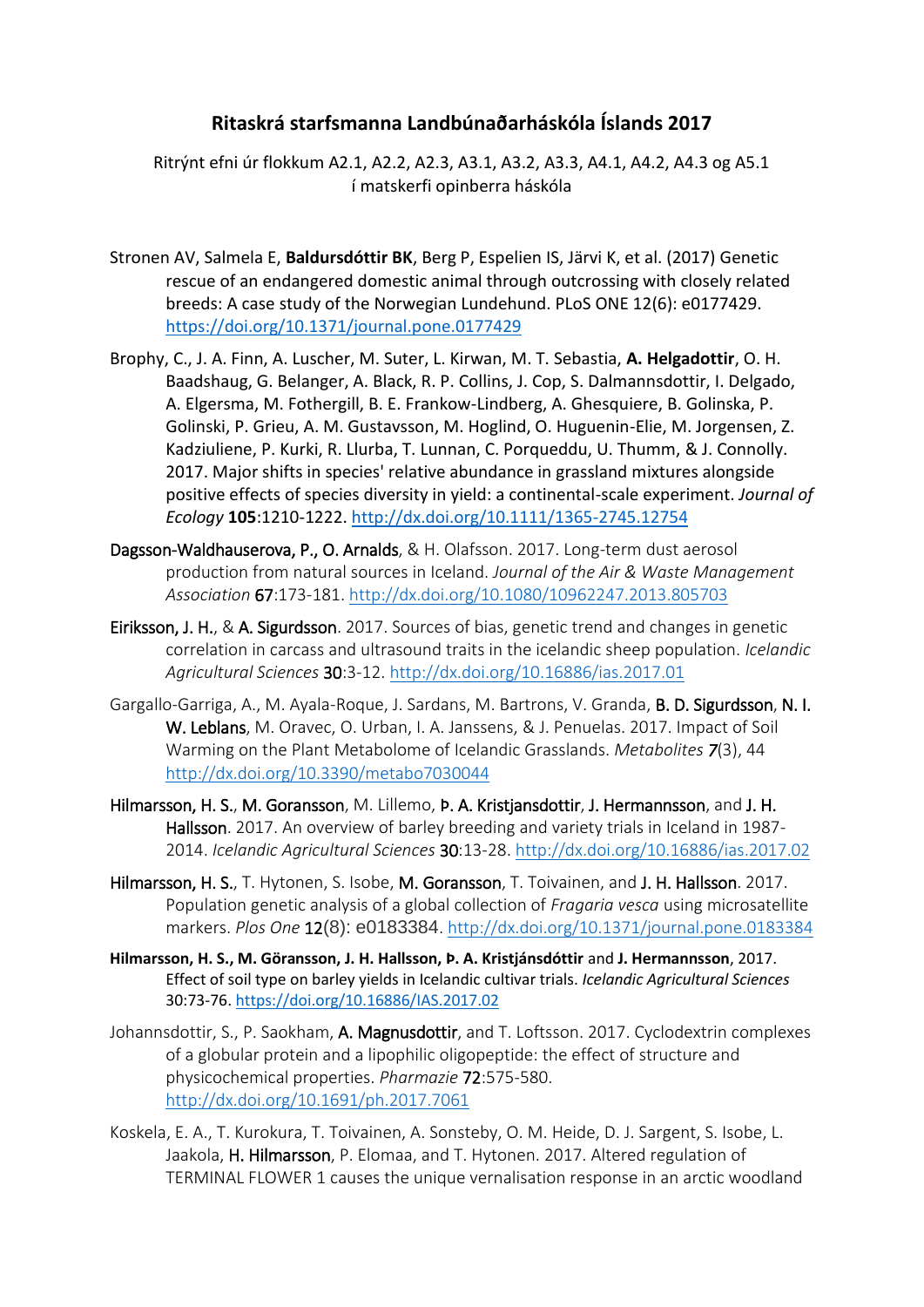strawberry accession. *New Phytologist* 216:841-853. <http://dx.doi.org/10.1111/nph.14734>

- Kristjánsdóttir S. (editor) 2017 *Nordic Experiences of Sustainable Planning: Policy and Practice*, 324 pp. Routledge, New York.
- Kristjánsdóttir S. 2017. The physical frame of planning. Pages 37-47 in S. Kristjánsdóttir (ed.) *Nordic Experiences of Sustainable Planning: Policy and Practice*. Routledge, New York.
- Kristiánsdóttir S. 2017. Icelandic planning: milestones of sustainability. Pages 138-155 in S. Kristjánsdóttir (ed.) *Nordic Experiences of Sustainable Planning: Policy and Practice*. Routledge, New York.
- Kristjánsdóttir S. 2017. A suburb in limbo: from an idea conceived in aneconomic boom and realised during a crisis: a case study of a Reykjavík suburb. Pages 199-212 in S. Kristjánsdóttir (ed.) *Nordic Experiences of Sustainable Planning: Policy and Practice*. Routledge, New York.
- Leblans, N. I. W., B. D. Sigurdsson, R. Aerts, S. Vicca, B. Magnusson, and I. A. Janssens. 2017. Icelandic grasslands as long-term C sinks under elevated organic N inputs. *Biogeochemistry* 134:279-299.<http://dx.doi.org/10.1007/s10533-017-0362-5>
- Leblans, N. I. W., B. D. Sigurdsson, S. Vicca, Y. S. Fu, J. Penuelas, and I. A. Janssens. 2017. Phenological responses of Icelandic subarctic grasslands to short-term and long-term natural soil warming. *Global Change Biology* 23:4932-4945. <http://dx.doi.org/10.1111/gcb.13749>
- Lenstra, J. A., J. Tigchelaar, I. Biebach, J. H. Hallsson, J. Kantanen, V. H. Nielsen, F. Pompanon, S. Naderi, H. R. Rezaei, N. Saether, O. Ertugrul, C. Grossen, G. Camenisch, M. Vos-Loohuis, M. van Straten, E. A. de Poel, J. Windig, K. Oldenbroek, & C. Econogene. 2017. Microsatellite diversity of the Nordic type of goats in relation to breed conservation: how relevant is pure ancestry? *Journal of Animal Breeding and Genetics* 134:78-84. <http://dx.doi.org/10.1111/jbg.12226>
- Maljanen, M., H. Yli-Moijala, C. Biasi, N. I. W. Leblans, H. J. De Boeck, B. Bjarnadottir & B. D. Sigurdsson. 2017. The emissions of nitrous oxide and methane from natural soil temperature gradients in a volcanic area in southwest Iceland. *Soil Biology & Biochemistry* 109:70-80.<http://dx.doi.org/10.1016/j.soilbio.2017.01.021>
- Martin, P., S. Dalmannsdottir, J. I. I. Gerdinum, H. Halland, J. Hermannsson, V. Kavanagh, K. MacKenzie, O. Reykdal, J. Russell, S. Sveinsson, M. Thomsen & J. Wishart. 2017. Recent warming across the North Atlantic region may be contributing to an expansion in barley cultivation. *Climatic Change* 145:351-365. [http://dx.doi.org/10.1007/s10584-](http://dx.doi.org/10.1007/s10584-017-2093-y) [017-2093-y](http://dx.doi.org/10.1007/s10584-017-2093-y)
- Marteinsdottir B., **I.C. Barrio** and I.S. Jónsdóttir, 2017. Assessing the Ecological Impacts of Extensive Sheep Grazing in Iceland. Agricultural Sciences 30:55-72 https://doi.org/10.16886/IAS.2017.07
- Petursdottir, T., A. L. Aradottir, S. Baker, G. Halldorsson, and B. Sonneveld. 2017. Successes and Failures in Rangeland Restoration: An Icelandic Case Study. *Land Degradation & Development* 28:34-45.<http://dx.doi.org/10.1002/ldr.2579>